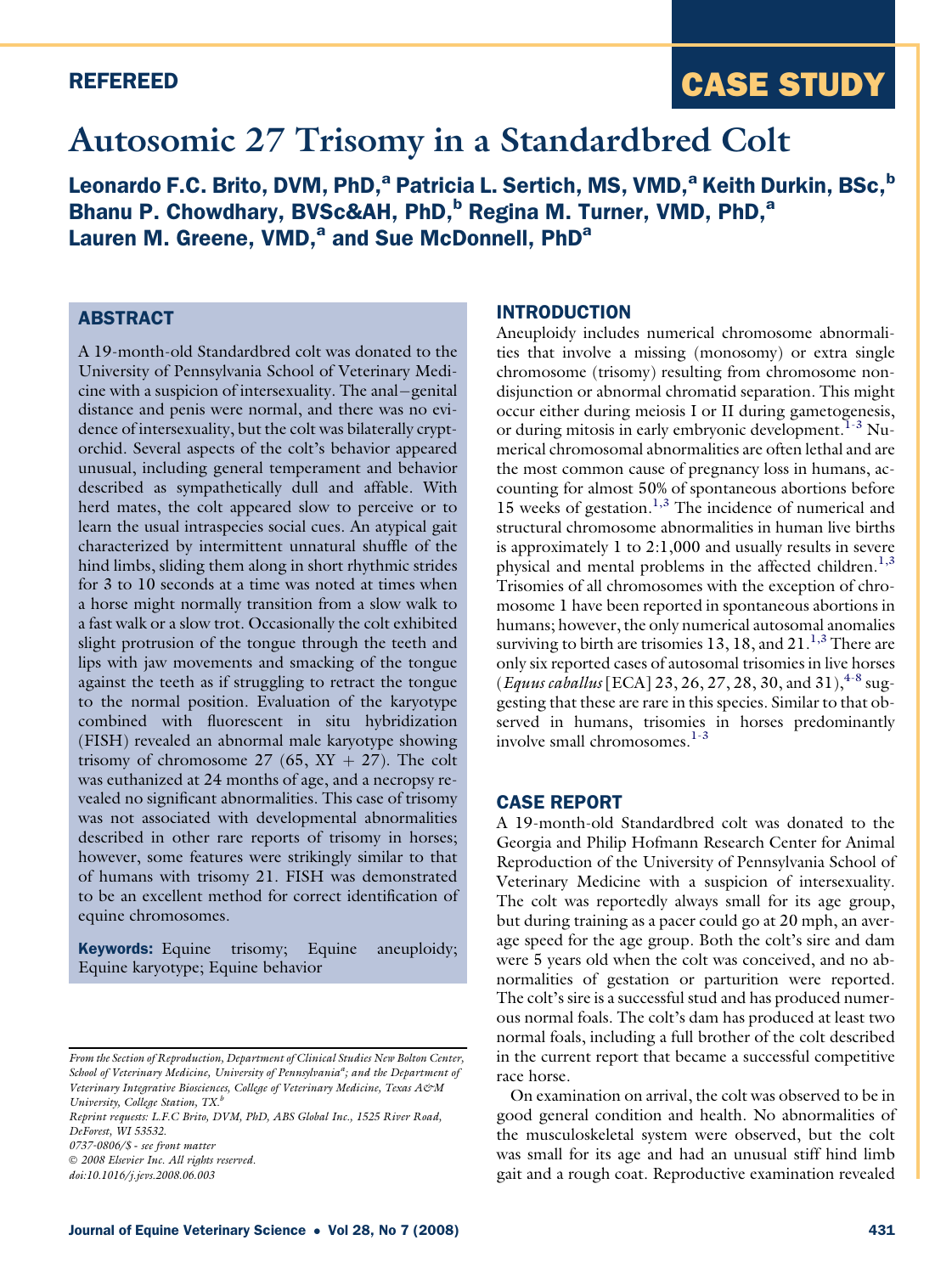that the anal-genital distance was normal and that a scrotal pouch was present, but the colt was bilaterally cryptorchid. An ultrasonographic examination showed that both testes were retained within the inguinal canal. Testosterone concentrations before and 1 and 2 hours after a human chorionic gonadotropin (hCG) stimulation test (10,000 IU, intravenously) were considered normal for the age and time of year  $(5.0, 46.5, 46.5)$  and  $(59.6, 49.6)$  respectively). The penis was normal, but the prepuce was enlarged; an ultrasonographic examination showed enlarged vessels that were a few millimeters up to 2 cm wide, with characteristic valves and positive Doppler signal. There was no evidence of intersexuality. In an attempt to collect semen and evaluate sexual behavior, the colt was repeatedly exposed to estrous mares in a standard breeding shed situation, as well as at liberty in a 2-acre pasture with an estrous mare. The colt's sexual behavior was similar to that of a slow-starting novice breeder, which was clearly within the range of normal for a colt of his age. One exception to normal was that when investigating a mare, the colt repeatedly nuzzled the mare with small circular motions of his muzzle in a pattern that we had not seen in horses before. This colt was especially awkward at mounting, repeatedly lodging a flexed foreleg in the perineal area of the mare and then sliding off. Although not common, we have seen this before in slow-starting novice breeders. With assistance in positioning the foreleg, the stallion accomplished reasonably good coupling. Pelvic thrusting occurred in response to application of an artificial vagina. Although no sperm were found to confirm ejaculation, on three occasions it appeared that the colt experienced weak ejaculatory pulses.

Over the course of 6 months, several 8- to 24-hour videotaped samples of the colt in a stall were evaluated. Patterns of behavior were within normal limits for a colt of his age, including typical patterns and frequencies and durations of eating hay, drinking, resting, recumbency, urination, defecation, and spontaneous erection and penile movements (masturbation). In the daily care and interaction with this animal, experienced horse handling caretakers voluntarily and independently described the colt's general temperament and behavior as sympathetically "dull" and friendly to humans and herd mates. The colt appeared to be attracted to people and to any herd mate, and appeared always "in the way," in that he preferred to stand as close as possible to people or other horses. Both with human handlers and with other horses, the colt's social interactions were described as slow to usual correction. When in a pasture with other males (geldings and colts), this animal appeared slow to perceive or to learn the usual intraspecies social cues. Initially, the colt was observed as a frequent recipient of aggressive correction from herd mates, which appeared to be the result of his failure to follow or to learn "personal space" rules of herd mates. His facial expressions when being corrected were not typical, having a persistent look of "innocent confusion," with no sign of aggressive response or strong sign of fear. In his pasture group, his social failures eventually appeared to be tolerated, and several of the pasture mates appeared to guard and protect the colt as stallions and geldings often protect a young foal. Other than this apparently impaired social interaction and learning, the colt appeared cognitively normal, efficiently acquiring the conditioned responses inherent to domestic handling and training.

In addition to the stiff hind-limb gait noted on his initial physical examination, other atypical gaits were noted. At a slow walk, the colt was observed to exhibit an unnatural shuffle of the hind limbs, sliding them along in short rhythmic strides for 3 to 10 seconds at a time. This occurred intermittently at a slow walk, both when the animal was being led by a human handler and when at liberty in a pasture. It was the handlers' impressions that this shuffling gait was associated with moments of exuberance or urgency to move forward, for example, to rejoin a herd mate, when being led toward an estrous mare, or when offered a food treat from a distance of at least a few strides. These would be occasions when a horse might normally transition from a slow walk to a fast walk or a slow trot. Occasionally the colt exhibited odd mouth and tongue movements, including slight protrusion of the tongue through the teeth and lips with jaw movements and then smacking of the tongue against the teeth as if struggling to retract the tongue to the normal position. While the sound was similar to a common equine tongue sucking stereotypy that appears more like nursing behavior, this tongue behavior was clearly different in that the smacking was slower and less rhythmic and the tongue was pushed forward and pulled back with each smack.

Pokeweed-stimulated lymphocyte cultures were established from peripheral blood and chromosome preparations were prepared using standard cytogenetic procedures. The slides were CBG-banded<sup>[9](#page-5-0)</sup> to identify the sex chromosomes. GTG-banding<sup>10</sup> was performed to identify the autosomes. Banded chromosomes were arranged according to the International System for Cytogenetic Nomenclature of the Domestic Horse.<sup>[11](#page-5-0)</sup> In addition, fluorescent in situ hybridization (FISH) was performed using markers previously mapped to horse chromosomes (ECA) 25, 26, 27, and 28. These markers included DBH (025N1, 25q18 q19; CHORI-241 address and cytogenetic location, respectively), TIAM1 (258L22, 26q15), LOC84549  $(217O21, 27q15-16)$ , and IGF1 (16L15, 28q15).<sup>[12](#page-5-0)</sup> Bacterial artificial chromosome (BAC) clones from the Texas A&M CHORI-241 equine BAC library were selected and individually cultured to isolate DNA using the Qiagen midiprep kit (Qiagen, Chatsworth, CA) according to the manufacturer's instructions. Isolated DNA was separately labeled with either biotin-14-dUPT or digoxigenin using the BioNick Labeling System (Invitrogen, Carlsbad, CA)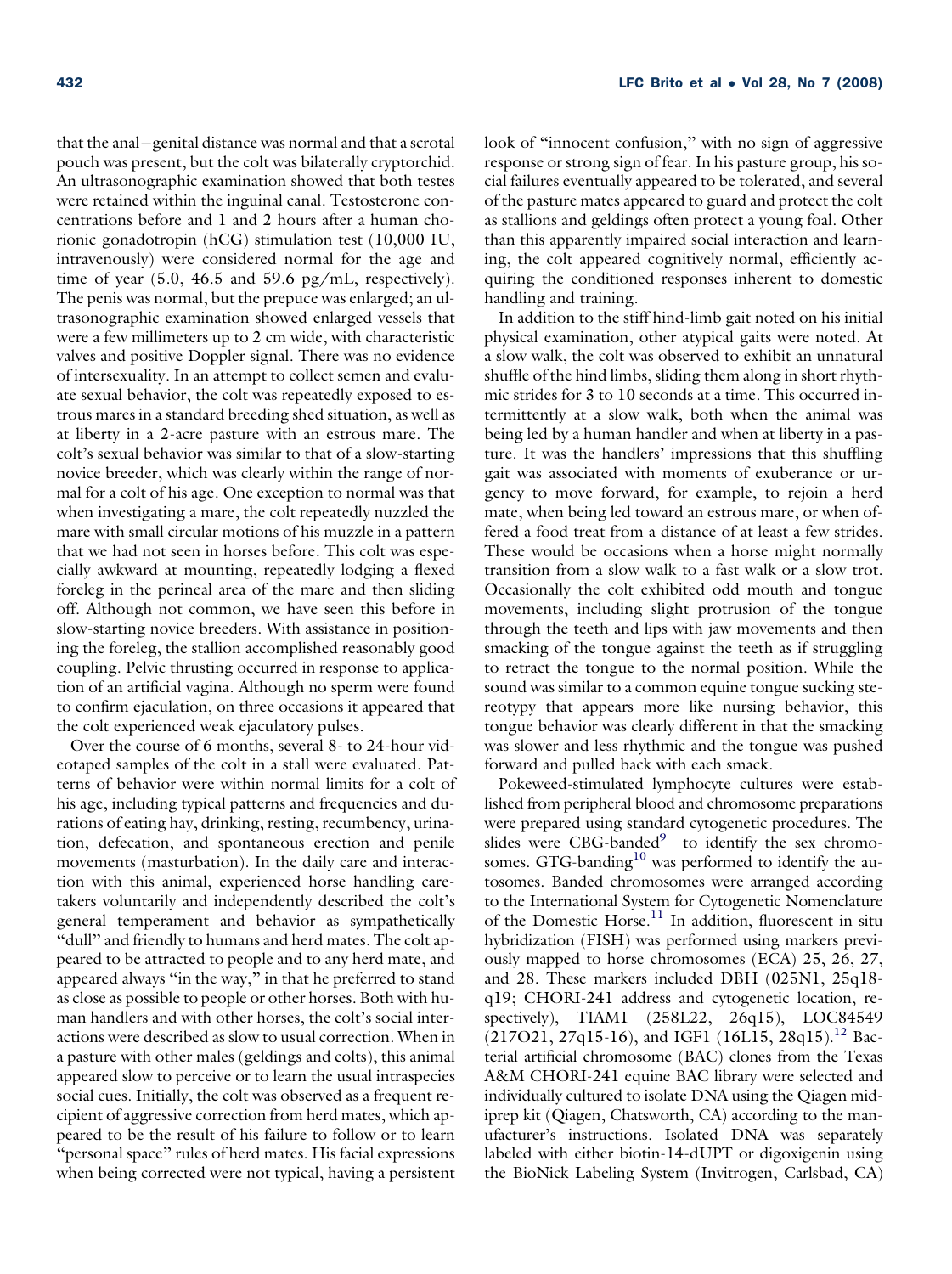

Figure 1. GTG-banded karyotype showing chromosome number and morphology from a Standardbred colt with abnormal male karyotype showing trisomy of chromosome  $27 (65, XY + 27)$ .

and DIG-Nick Translation Mix (Roche, Indianapolis, IN), respectively. Labeling of the DNA, in situ hybridization, signal detection, and image analysis were performed as previously reported.[13,14](#page-5-0) CBG-banding showed the karyotypic constitution of the proband to be 65,XY. A closer look at the karyotype showed that although the number of metacentric chromosomes was normal, that is, 26, there was an extra small acrocentric chromosome in all cells examined. This was further confirmed by GTG-banding, which suggested the extra chromosome to be ECA27 (Fig. 1). FISH with BAC clones from ECA25, 26, 27, and 28 clearly showed three hybridization signals with ECA27 marker LOC84549 on all metaphase chromosomes ([Fig. 2\)](#page-3-0), confirming that the colt was a trisomic autosomal 27.

The colt was euthanized at 24 months of age, and no gross abnormalities were observed on necropsy. Histopathological examinations revealed no lesions on the brain, heart, lungs, liver, kidney, spleen, thymus, pituitary gland, or adrenal gland. Left and right testes weighed 25.1 and 36.6 g, respectively. Dimensions (length, width, height) of left and right testes were  $5.8 \times 3.2 \times 3.3$  cm and 6.4  $\times$  4.0  $\times$  4.1 cm, respectively. Left and right epididymides weighed 13.8 and 14.1 g, respectively. Histopathological evaluation of the testes revealed Leydig cells of normal appearance in the interstitial tissue. There was extensive vacuolation of the seminiferous epithelium, and the vast majority of seminiferous tubules were lined only by Sertoli cells and spermatogonia. Primary spermatocytes were rarely observed in a few tubules, but no spermatids were present. No sperm were observed in samples obtained after flushing the epididymides.

#### **DISCUSSION**

The only case of autosomal 27 trisomy in a horse was described in a Quarter Horse male foal<sup>[6](#page-5-0)</sup>; however, as pointed out by Lear et al, $^8$  $^8$  based on the presented GTGbanded karyotype, this classification did not appear to conform to the corresponding chromosome in the standard karyotype of the horse. $11,15$  Some of the small acrocentric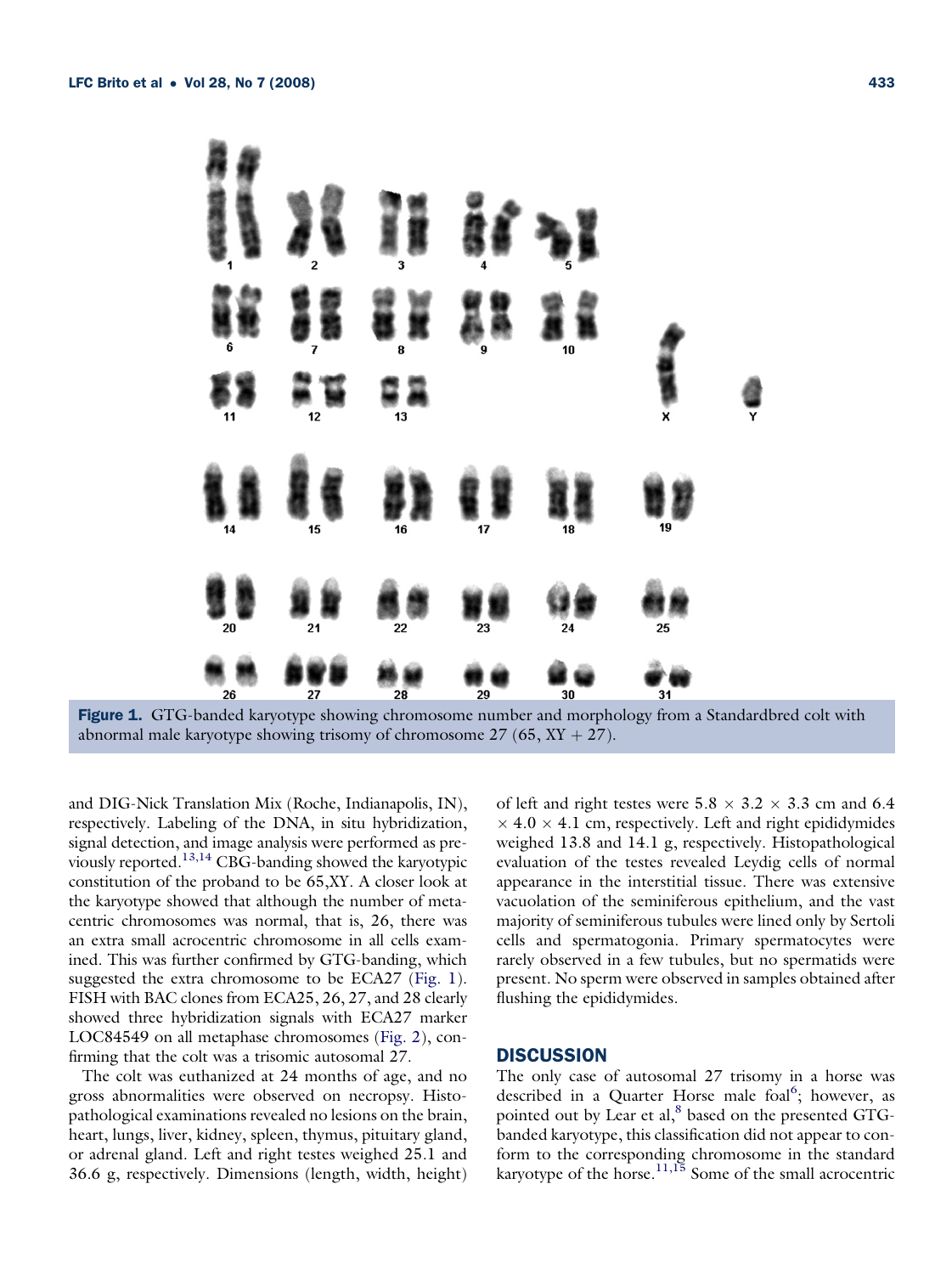<span id="page-3-0"></span>

Figure 2. Fluorescent in situ hybridization confirming the identity of chromosomes (A)  $ECA25$  (DBH marker; green), ECA26 (TIAM1 marker; red), (B) ECA27 (LOC84549 marker; red), and ECA28 (IGF1 marker; green) in a Standardbred colt with abnormal male karyotype showing trisomy of chromosome  $27$  (65,  $XY + 27$ ).

chromosomes in the equine karyotype (ECA25-ECA31) are relatively difficult to identify with available banding approaches. The availability of a high-resolution horse gene map (T. Raudsepp, personal communication) and a variety of markers provide an alternative that facilitates accurate identification of the chromosomes. Equine BAC clones for individual mapped markers serve as molecular probes for FISH that permit unambiguous identification of the chromosome. The horse-human comparative gene mapping data shows that ECA27 shares homology with the terminal part of the long arm of human chromosome 4 (HSA4) and part of the short arm of HSA8.<sup>[12,14](#page-5-0)</sup> Because only lymphocytes were karyotyped, the possibility that the colt was a mosaic cannot be completely ruled out. However, most cases of mosaicism show a normal karyotype when the lymphocytes are examined, and the abnormal cell line is generally only apparent when different tissues such as the skin are examined. Hsu et al $^{16}$  $^{16}$  $^{16}$  evaluated the relationship of karyotype results after amniocentesis and follow-up results of karyotype of different tissues. The authors found only one case in which lymphocytes displayed a pure trisomic cell line with other tissues (fibroblast) showing a different karyotype. In that study, the authors describe blood as a poor tissue for confirming mosaicism seen in other tissue types, because lymphocytes tend to show only the normal chromosomal complement. Given these observations, it seems that the probability of mosaicism of the colt described in the report is low.

In humans, there is great variation among chromosomes in the origin of autosomal trisomies. Maternal origin predominates in all cases of trisomy 13, 18, and 21, but there is great variation in the proportion of nondisjunction during MI or MII accounting for the aneuploidy. In humans, increasing maternal age, but not paternal age, is the only factor unequivocally associated chromosomal ab-normalities.<sup>[2,17](#page-5-0)</sup> Increased maternal age  $(14-26$  years of age) is a constant in all cases of autosomal trisomy reported in horses, except in the case involving centric fusion of two chromosomes  $26.4 - 8$  The dam of the presumed trisomic 27 foal described in the literature was 26 years old, but the dam in the current case was only 5 years old. Therefore, it seems that the possibility of paternal origin of trisomy in the current case cannot be dismissed. Trisomies 13, 18, and 21 of paternal origin are observed in 4% to  $13\%$  of the cases in humans.<sup>[1,3](#page-5-0)</sup> Unfortunately, samples from the sire and the dam were not available for identification of the source of the extra chromosome in the current case.

Although trisomies 13 and 18 are observed in live babies, only trisomy 21 (Down syndrome) may allow survival into puberty and adulthood.<sup>[1,3](#page-5-0)</sup> In horses, intensive care was required for a presumptive trisomic 27 colt to survive,<sup>[6](#page-5-0)</sup> and health concerns led to euthanasia of a trisomic 31 colt at 6 months of age.<sup>[8](#page-5-0)</sup> Trisomies 23, 28, and 30 were reported in horses 1 or 2 years old, and trisomy 26 was reported in a mare that lived to be at least 5 years old. $4,5,7$  In the current case, the colt was electively euthanized at approximately 2 years of age, but there were no health problems to suggest that the colt would not survive to adulthood. Although trisomies in humans have been associated with cardiac and gastrointestinal anomalies, $3$  no abnormalities of internal organs were observed after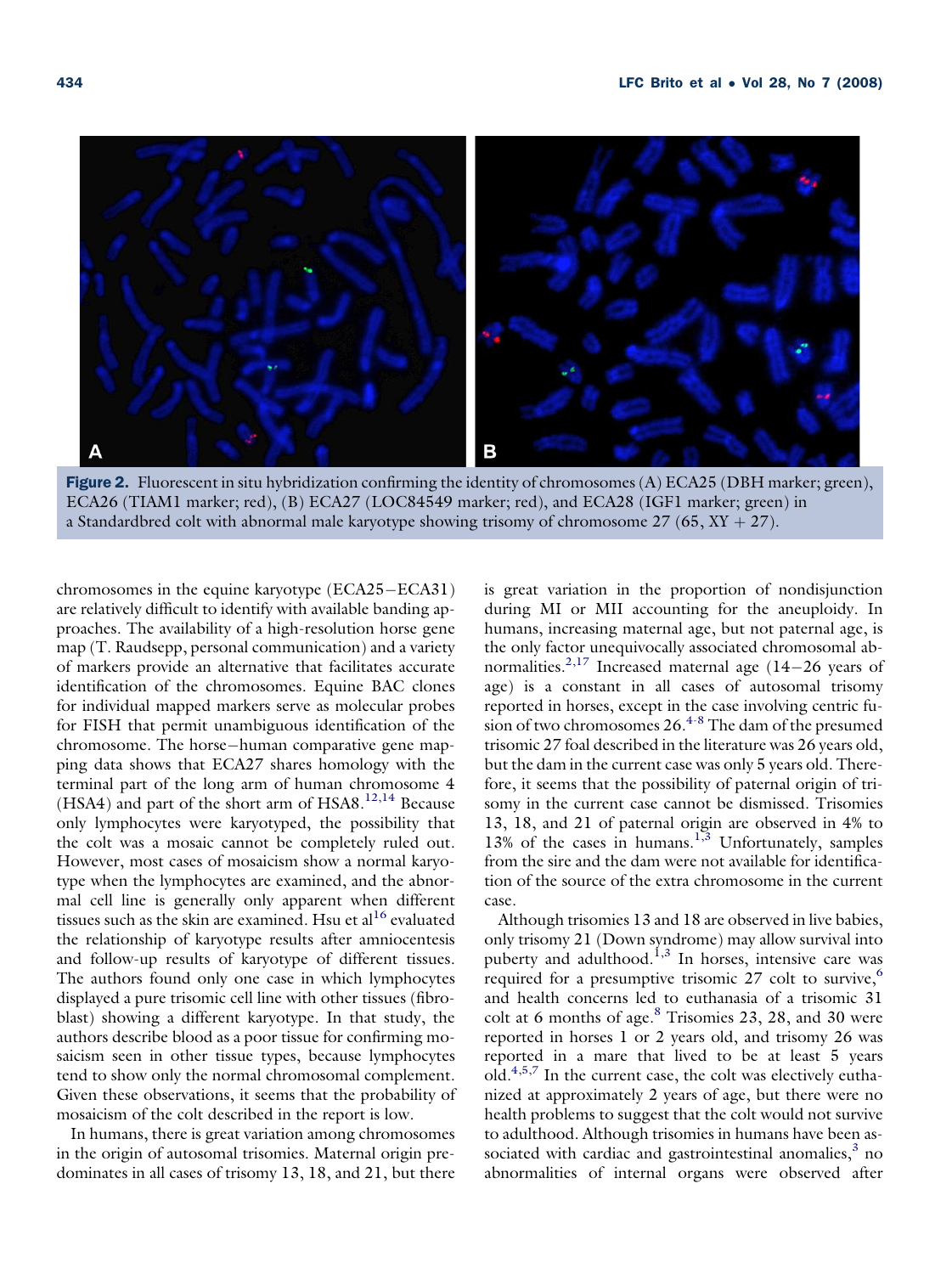necropsy of the trisomic colt described in the current report. Neurologic deficits also have been reported in cases of trisomy in horses. In one case the head and tail were held to the side and the colt had a dysmetric and uncoordinated gait, $4$  whereas in another case there was a left-sided head tilt and when blindfolded, the foal was unable to maintain its balance and fell to the left. $8$  No neurologic deficits were observed in the current case.

Trisomies reported in live horses have been frequently associated with musculoskeletal abnormalities including carpal flexural deformities,  $6,8$  angular forelimb deformities,  $5,8$  mild polydactyly (articulated splint bones),  $5$  facial asymmetry, $4$  or brachygnathia inferior. $8$  Contrary to these previous reports, the trisomic colt described in the current report did not have any musculoskeletal abnormalities, which was similar to the presentation of a Thoroughbred colt with trisomy 28.[7](#page-5-0) However, the colt was smaller than expected for its age and had a stiff gait that appeared to be caused by some degree of joint rigidity, which are characteristics that have been described in other cases of trisomy in horses. $4,7$  This colt also had an intermittent hind limb shuffling gait in certain situations when transitioning from a slow walk to a faster gait. A variety of gait abnormalities are common among Down syndrome, in-cluding a shuffling, scurrying walk when excited.<sup>[18](#page-5-0)</sup> In children, various gait abnormalities, including the tendency for a shuffling fast walk when excited, are often attributed to limb and feet abnormalities and obesity. This colt had no limb or feet abnormalities and was thin. Study of a mouse model of Down syndrome, Ts65DN, indicated an altered stride at the fast walk, including shorter stride length and greater stride frequency than in control mice.<sup>[19](#page-5-0)</sup> This is similar to one variation of gait abnormality seen in Down syndrome children, and apparently similar to the abnormal gait in the trisomy colt described in the current report. Other abnormal gait dynamics of these trisomic mice, including breaking duration for the hind limbs, suggest specific motor dysfunction as the major contributor to abnormal gaits.

Malformation of the prepuce with only a slit-like fold through which the foal urinated was described in a trisomic  $31 \text{ colt}$ , $8 \text{ but the dilated preputial vessels observed in this}$ case were quite unique and had not been observed in horses by us before. Cryptorchidism in stallions is relatively common, with a prevalence of 2% to 8%, but only 7% of the cases are bilateral.[20](#page-5-0) No cryptorchidism or abnormalities of the reproductive tract were reported in male colts with trisomy 23 and  $27,4,6$  $27,4,6$  but bilateral cryptorchidism like that described in the current report was previously reported in a trisomic 28  $\text{colt}$ ,<sup>[7](#page-5-0)</sup> and unilateral cryptorchidism was re-ported in a trisomic 31 colt.<sup>[8](#page-5-0)</sup> Increased testosterone secretion in response to hCG treatment similar to that observed in the current case was also reported in the trisomic 28 colt.[7](#page-5-0) The incidence of cryptorchidism in humans with Down syndrome is greater than in the general population, but approximately 70% of the cases are attributed to ascending testes, that is, testes that descend to the scrotum early in life, but ascend out of the scrotum later on.<sup>[21](#page-5-0)</sup> Failure of normal growth of the spermatic cord has been suggested as the cause of ascending cryptorchidism, but as far as we are aware this condition has not been observed in horses.

Evaluation of spermatogenesis in trisomic males reveals arrested spermatogenesis at meiosis, although spermatids and sometimes sperm may be observed in some seminiferous tubules. Consequently, trisomic males are usually azoospermic or oligospermic.<sup>[22,23](#page-5-0)</sup> Although fertility is rare, a recent report describes the birth of a healthy, normal baby fathered by a man with Down syndrome.<sup>[24](#page-5-0)</sup> In the current case, spermatogenesis did not proceed beyond primary spermatocytes, and no sperm were observed in the seminiferous tubules or epididymides. Unfortunately, it was not possible to attribute the testicular histopathologic changes observed in the current study to trisomy, because these changes also resemble those observed in cryptorchid testes recovered from a random population of horses.<sup>[25,26](#page-5-0)</sup> Similar to that observed in the current case, normal sexual behavior was reported, but one attempt to collect semen at 2 years of age from a bilateral cryptorchidic, trisomic 28 colt resulted in one clear ejaculate with no sperm.<sup>[7](#page-5-0)</sup>

Reported behaviors in trisomic horses did not resemble that observed in the current case. Behavior was considered to be abnormal in a trisomic 28 colt as it constantly walked in small circles even when in an open field, $\bar{z}$  whereas a mare with trisomy 26 was reportedly intolerant to pain and phys-ical restraint and appeared mentally dull.<sup>[5](#page-5-0)</sup> On the contrary, a yearling mare with trisomy 30 was mentally alert, very energetic and active, and had no reported behavioral problems.[5](#page-5-0) Observations of the colt's behavior in the current case (before a diagnosis of trisomy) indicated certain features that were strikingly similar to that of humans with Down syndrome. This colt was remarkably friendly with humans and herd mates, and it was gentle and free of the aggressive tendencies typical of pubertal colts. A hallmark of Down syndrome is a ''natural spontaneity, genuine warmth, gentleness, patience, and tolerance."<sup>27</sup> The colt also appeared socially slow and awkward in intraspecies interactions and with ''personal space'' correction from human handlers. Down syndrome persons have varying degrees and types of mild to moderate cognitive impairment, typically with some delay in emergence of expressive language and slower than normal learning of social skills. The colt had an unusual tongue protrusion that the authors had not seen before in horses. This behavior appeared similar to what is described as tongue thrusting and smacking seen in almost all Down syndrome children. In Down syndrome, this tongue protrusion and thrust is attributed to tongue hypotonia along with the often abnormally small oral cavity